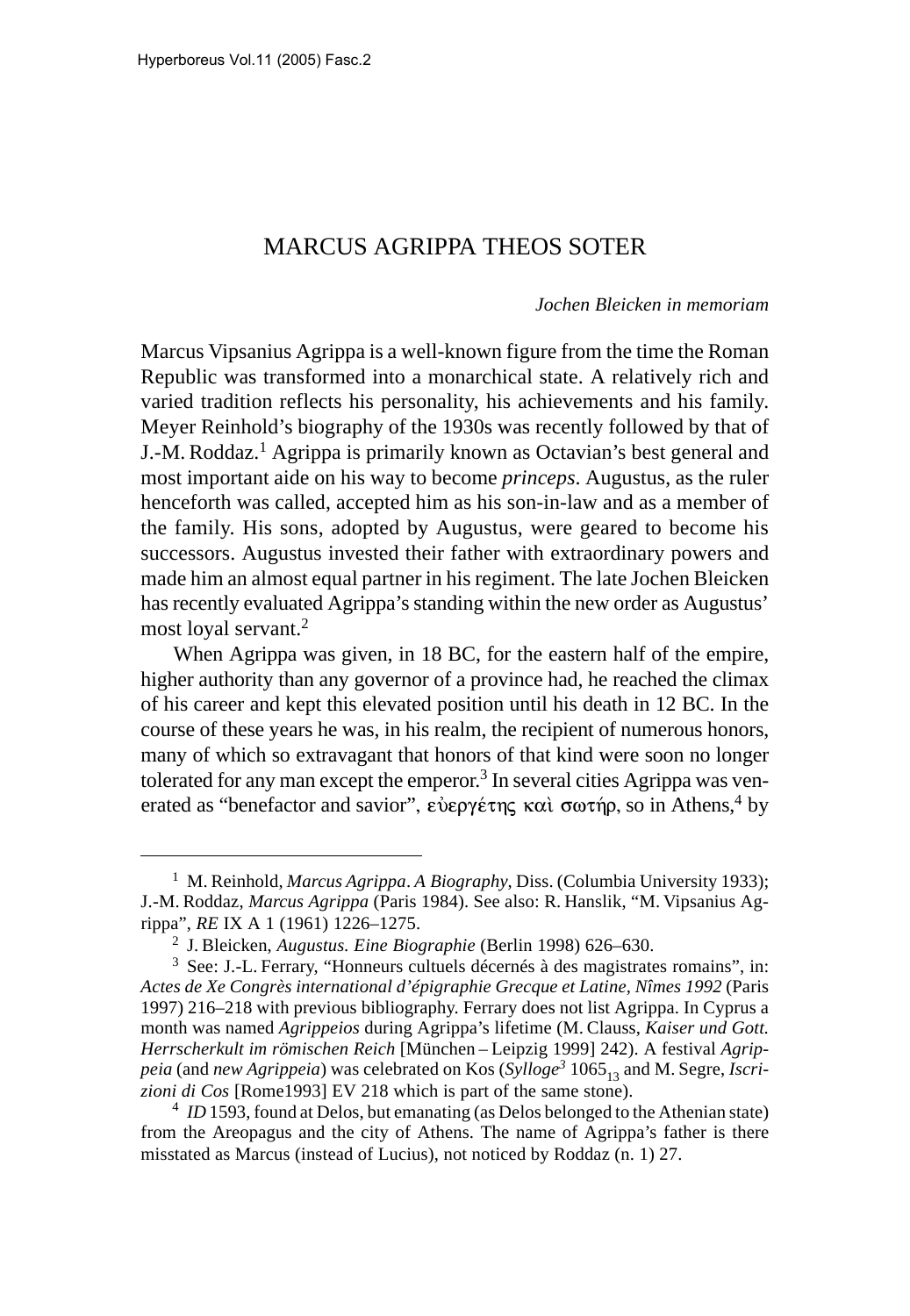the (still independent) Lycian Confederacy 5 and in the Lycian city of Myra.<sup>6</sup> He was even called "Savior God", Θεὸς Σωτήρ, in several dedications found in Mytilene on the island of Lesbos. These, it must be added, were posthumous honors.7 But Agrippa was still alive when the city of Mytilene erected a statue of his and inscribed it "To the Savior God of the city, Marcus Agrippa, the benefactor and founder".8 This must mean that he was the recipient of a cult. A cult that included Augustus, his grandson Gaius Caesar and Agrippa is attested, apparently in 6/5 BC, in Samos, where these three jointly had a priest.<sup>9</sup> It seems clear that in this cult Agrippa was the minor partner not only of Augustus (as he was in Myra, see note 6), but also of his own son – because the son had a blood relation to the *gens Iulia*. It has also been observed that Agrippa was rarely honored alone,<sup>10</sup> but nearly always in conjunction with other members of the imperial family: Augustus, Augustus' daughter Iulia,<sup>11</sup> or his own sons Gaius and Lucius.

A new piece of evidence testifying to a cult for Agrippa will be presented here. It was found long ago at Larisa in Thessaly, but there is no record of where and when. The stone entered the collection of the city's Museum with the number 311 and was registered by N. I. Giannopoulos, the *epimelete* of Volos at the time, when he drew up the inventory of the Museum's inscriptions in 1932. This inventory contains the numbers 1 to 500. Giannopoulos describes the piece as a small rectangular base of white stone. He gives the following measurements: 28 cm high, 27 cm wide and 36 cm thick. In September of 1966, when I was working for a few weeks at the Museum in Larisa, I had a chance of reviewing the Inventory and made a note of this entry. The stone itself, however, could not be found and I suspected that it may not have survived the Second World War.

<sup>&</sup>lt;sup>5</sup> A. Balland, *Fouilles de Xanthos* VII (Paris 1981) 45, no. 23: Μᾶρκον Ἀγρίππαν τὸν εὐεργέτην καὶ σωτῆρα τοῦ ἔθνους Λυκίων τὸ κοινόν. A more modest honor at Xanthos (*ibid.*, no. 24): [Μα]ρκον 'Αγρίππαν Ξανθίων ὁ δῆμος.

<sup>6</sup> *IGR* III 719. Another likely case from Patara in Lycia: H. Engelmann, "Marcus Agrippa in Patara (*SEG* 44, 1208)", *ZPE* 146 (2004) 129.

<sup>7</sup> Roddaz (n. 1) 445.

<sup>&</sup>lt;sup>8</sup> IG XII 2. 203: `Ο δαμος Θεον Σωτήρα τας πόλιος Μαρκον 'Αγρίππαν, τον εὐεργέταν καὶ κτίσταν.

<sup>9</sup> P. Herrmann, "Die Inschriften römischer Zeit aus dem Heraion von Samos", *AM* 75 (1960 [1962]) 68–183, on p. 72, no. 1 B<sub>20–23</sub>, now *IG* XII 6, no. 7<sub>51–54</sub>. <sup>10</sup> Roddaz (n. 1) 448. Agrippa alone is, however, the recipient of the honors at

Mytilene (n. 8).

<sup>11</sup> C. Habicht, "Iulia Kalliteknos", *MH* 53 (1996) 156–159.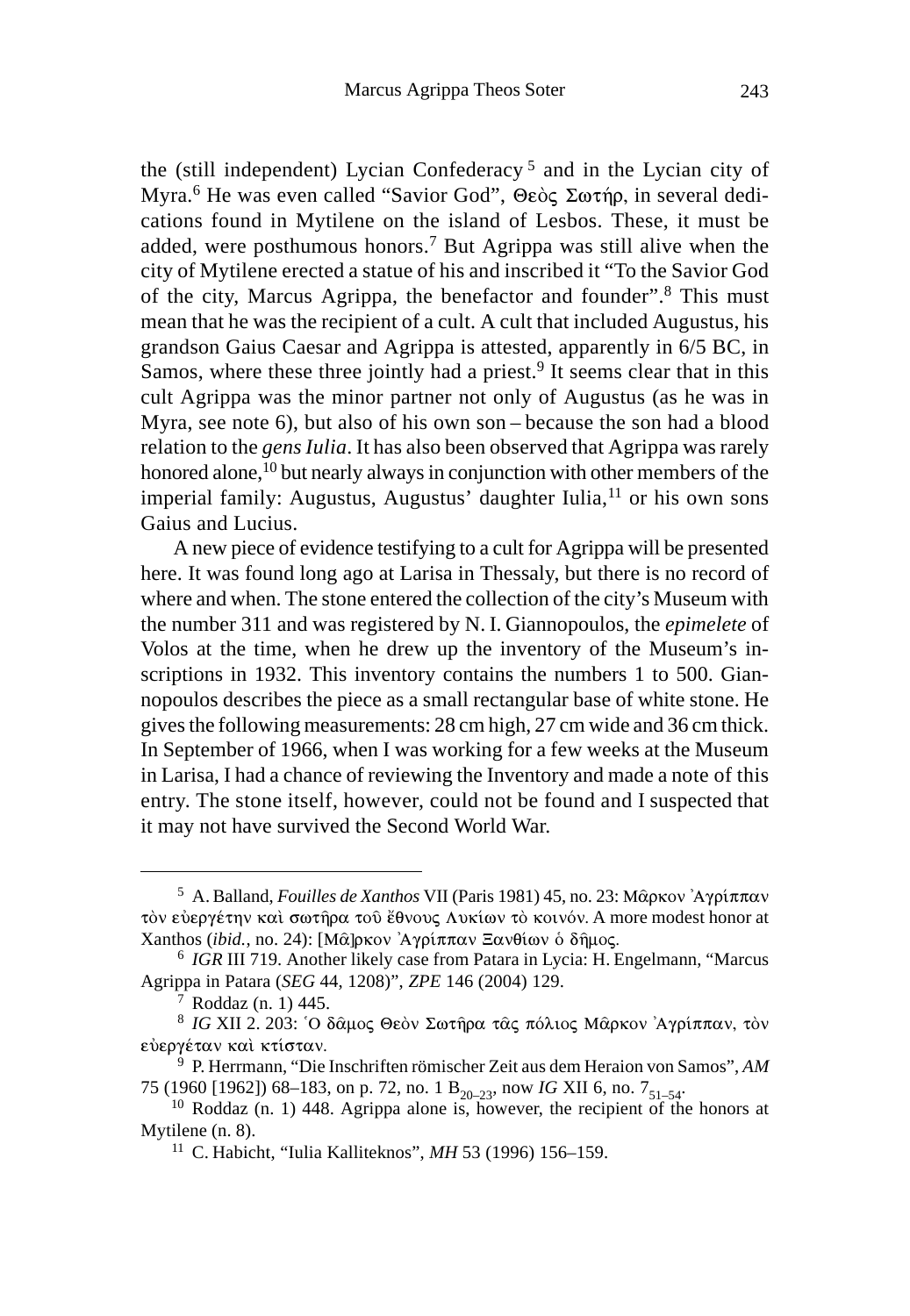Some time ago, however, while compiling an inventory of some 25 000 squeezes of Greek inscriptions preserved at the Institute for Advanced Study, I found a squeeze of that stone, marked only with the word "Larisa" and the number "311". There is no record when and by whom the squeeze was made, but it was probably in the 1930s, when Benjamin D. Meritt secured from the Director of the Institute special funds to build up a collection of squeezes. After I had found the squeeze of the Agrippa inscription, I wrote earlier this year to the Ephoros in charge, Dr. Athanasios Tziafalias and asked for his permission to publish it. In his amiable response he not only granted permission, but also informed me that the piece still existed at the Museum and kindly offered to send me photos and other information. He did so in a letter of April and it is a pleasure to record here my profound gratitude to him.

Dr. Tziafalias confirmed that there are no details about the stone's origin and chronology. He said that it is of grey marble, broken below, but with *anathyrosis* on the other three sides, and that the back was left rough. He also records the following measurements: Height 0,245; Length 0,265; Width 0,290 m. The letters are between 0,015 and 0,030 high. The text, in three very short lines, is well preserved (Fig. 1) and reads:



Μάρκφ Αγρίππα Θεώι Σω-

Fig. 1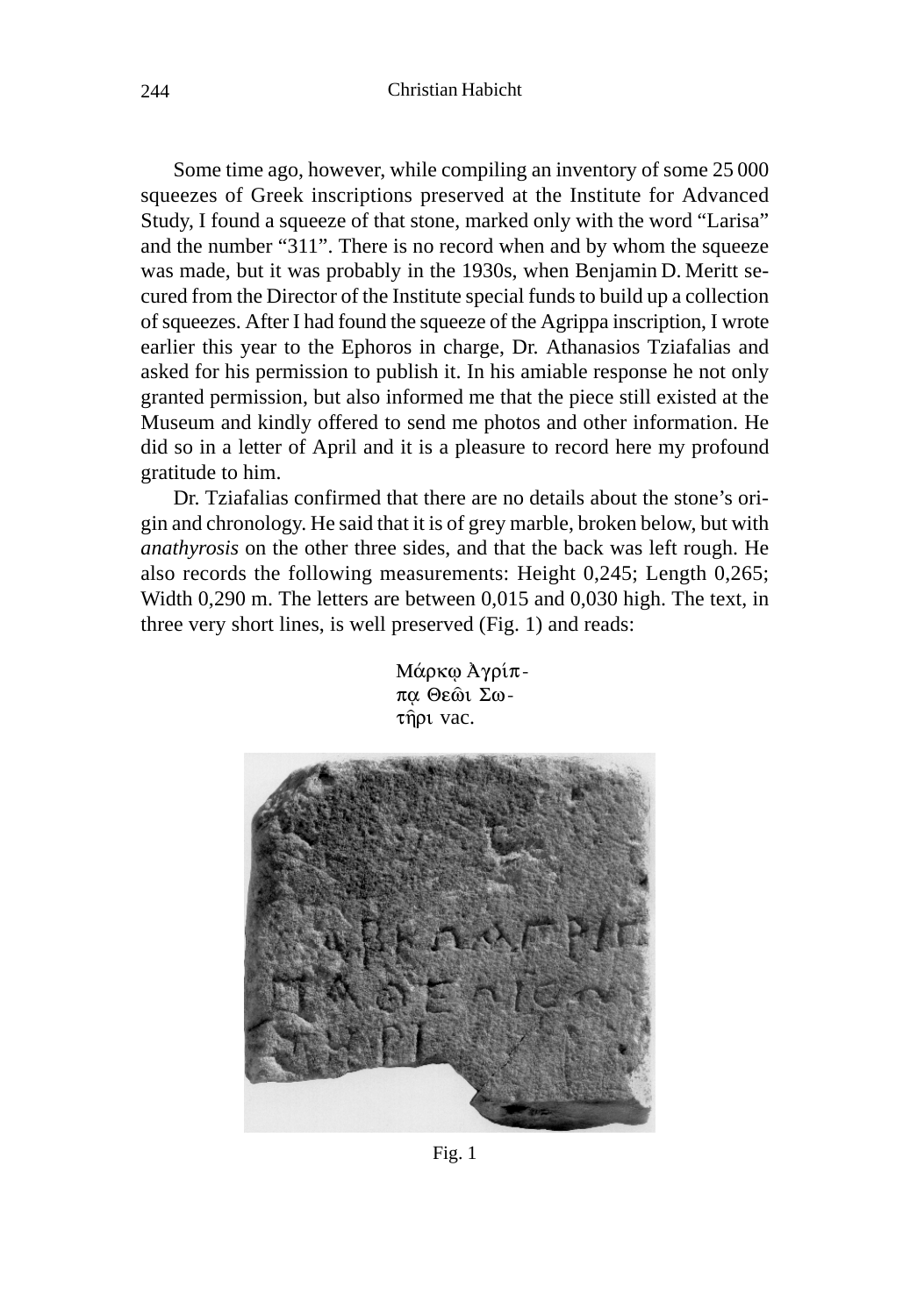Although the stone is broken below, the text ended probably with line 3. From the dative case one would assume this to be a dedication to Agrippa, but if that were the case, the omission of the dedicant, whether a community or an individual, would be very strange. The same goes for the inscriptions from Mytilene for Agrippa. This omission makes me think that these are, in fact, not dedications, but small altars of the "Savior God". Altars usually give the name of the god or the goddess in the genitive case, as do the numerous altars for Arsinoe *Philadelphos*, whose text is always just Ἀρσινόης Φιλαδέλφου and which are found throughout the Ptolemaic realm. These have been fully discussed by Louis Robert.12 Taking this study as a starting point, I have once identified a small object of marble, found at Syracuse in Sicily, with the inscription  $\Delta\iota\grave{o}$ Σωτήρος Ίέρωνος (Zeus Savior Hieron) as a domestic altar for king Hiero II of Syracuse. I added a few similar cases to the material already collected by Robert.13 Numerous cases of this kind from Athens and other places in the Greek provinces of the Roman Empire are known in particular for Augustus and Hadrian. Those for Augustus have been collected and discussed by Anna Benjamin and Antony Raubitschek,<sup>14</sup> those for Hadrian by Anna Benjamin.<sup>15</sup> The typical form is for Augustus Αὐτοκράτορος Kαίσαρος Θεού υἱού Σεβαστού, that is to say, the form in the genitive case, appropriate for altars. For Hadrian, however, it is the form in the dative case: Σωτῆρι καὶ κτίστῃ αὐτοκράτορι ʿΑδριανῷ, or something very similar. Benjamin and Raubitschek have commented as follows: "There exists, however, a large group of dedications, mainly, though perhaps not exclusively, altars which have the name of the emperor (or of another person) in the dative case, indicating, as in the case of dedications to gods, that the monument is set up to the emperor".16 I would like to agree with them that there is no substantial difference between those im-

<sup>&</sup>lt;sup>12</sup> L. Robert, "Sur un décret d'Ilion et sur un papyrus concernant des cultes royaux", *American Studies in Papyrology* I (1966): *Essays in honor of C. Bradford Welles* 175– 211 (*OMS* VII 599–635), especially 202–210. More than twenty altars of this type are known. After the study of Robert was published, at least eight others became known, five from Cyprus, one each from Eretria, Minoa on Amorgos and Kaunos.

<sup>13</sup> Ch. Habicht, *Gottmenschentum und griechische Städte* (Munich 21970) 259– 262.

<sup>14</sup> A. Benjamin, A. Raubitschek, "Arae Augusti", *Hesperia* 28 (1959) 65–85.

<sup>&</sup>lt;sup>15</sup> A. Benjamin, "The Altars of Hadrian in Athens and Hadrian's Panhellenic Program", *Hesperia* 32 (1963) 57–86. She lists no fewer than 94 pieces for Athens and 28 for Pergamon.

<sup>16</sup> Benjamin and Raubitschek (n. 14) 67.